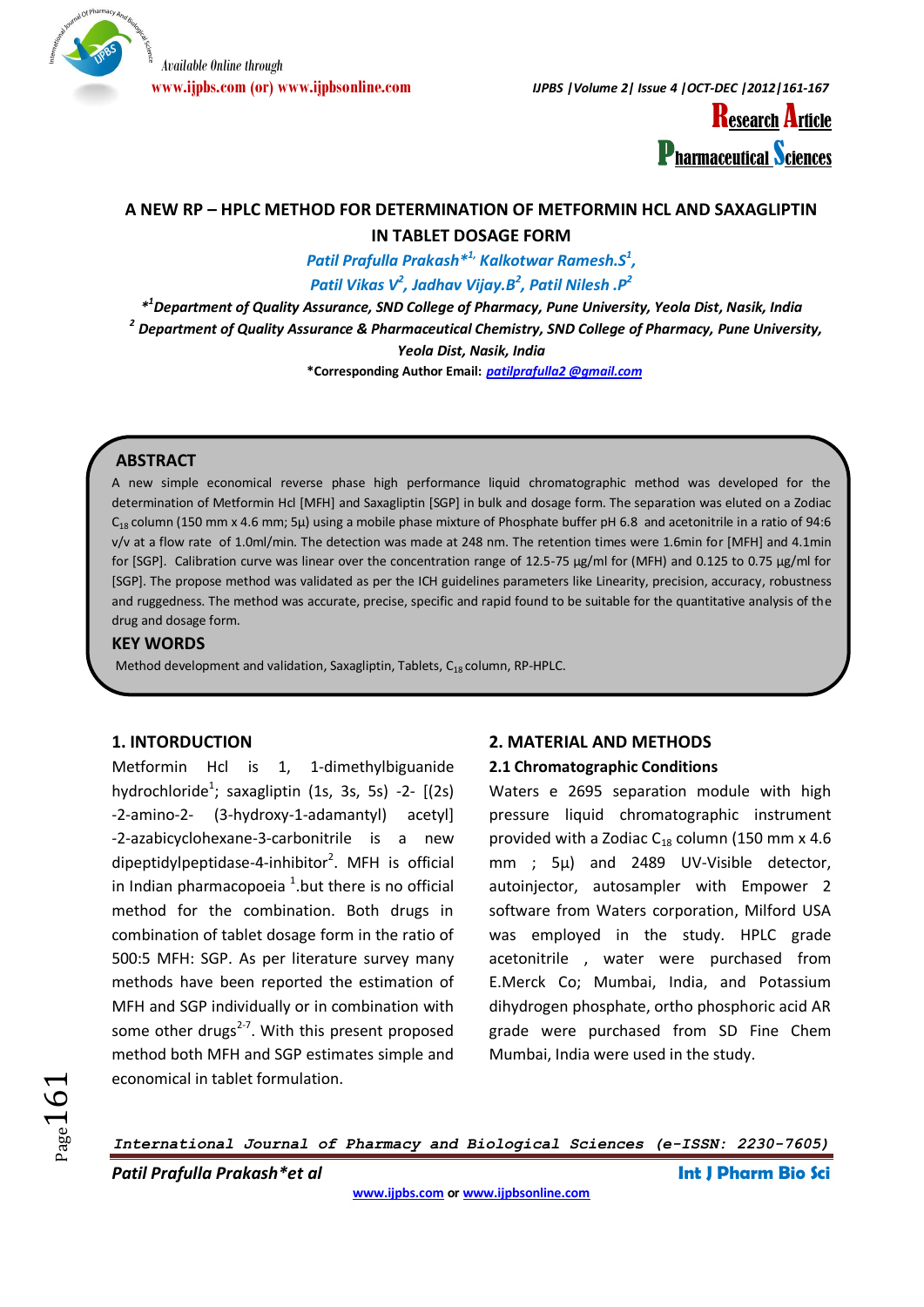

#### **2.2 Drug Samples**

The reference samples were obtained from M/s. Bio-Leo Analytical Labs India Pvt Ltd, Hyderabad, India, and the formulation samples were purchased from local market.

#### **2.3 Mobile phase**

A mixture of water and acetonitrile in the ratio 94:6 v/v was filtered through 0.22µ membrane filter and was degassed. Mobile phase was used as diluent for preparing the working solution of the drug. The mobile phase was filtered and sonicated by using Bio-Technics india, Mumbai before use. The flow rate of the mobile phase was maintained at 1ml/min. The column temperature was maintained at 30ºC and the detection of the drug was carried out at 248nm.

# **2.4 Preparation of stock and working standard solution of Montelukast sodium and Fexofenadine HCl**

About 500mg of Metformin HCl and 5 mg of Saxagliptin was weighed accurately on Sartorius semi micro balance model-CPA225D and transfers in to 100ml volumetric flask the solution was sonicated and the resulting solution was diluted with the mobile phase to get a working standard solution of 50 µg/ml MFX AND  $0.5 \,\mu g/ml$  SGP.

#### **2.5 Sample Preparation**

Weighed accurately 872 mg of previously weighed and crushed 20 tablets powder

#### **www.ijpbs.com (or) www.ijpbsonline.com** *IJPBS |Volume 2| Issue 4 |OCT-DEC |2012|161-167*

transferred to 100ml volumetric flask make upto the mark with mobile phase sonicated and filtered through 0.22µ membrane filter paper.Further dilute 1ml to100 ml with mobile phase.

# **2.6 Linearity and Construction of Calibration Curve**

Linearity of the peak area response was determined by taking measurement at Six concentration prints (6 replicates at each point) working standard dilution of MFX and SGP in the range of 12.5-75µg/ml and 0.125 to 0.75 µg/ml respectively. 20µl quantity of the dilution was injected each time in to the column. The drug in the elutes was monitored at 248 nm and the corresponding chromatograms were obtained. Form these chromatograms the mean peak areas were calculated and a plot of concentration over the peak area was constructed. This regression equation was later used to estimate the amount of MFX and SGP in pharmaceutical dosage form. A representative chromatogram for the separation of MFX and SGP presented in **Fig.1**

#### **2.7 System Suitability Testing**

The system suitability parameters such as Theoretical plates, tailing Factor and resolution were performed to verify the system is adequate for the analysis to be performed. The results are performed in **Table 1**.

| <b>Parameters</b>     | <b>Metformin</b> | Saxagliptin |  |
|-----------------------|------------------|-------------|--|
| <b>Tailing Factor</b> | 1.41             | 1.50        |  |
| Theoretical plates    | 3329             | 3741        |  |
| Resolution            |                  | 9.67        |  |
| $LOD(\mu g/ml)$       | 5.8802           | 0.0107      |  |
| $LOQ(\mu g/ml)$       | 17.8188          | 0.0326      |  |

*International Journal of Pharmacy and Biological Sciences (e-ISSN: 2230-7605)*

*Patil Prafulla Prakash\*et al* **Int J Pharm Bio Sci**

 $_{\rm Page}162$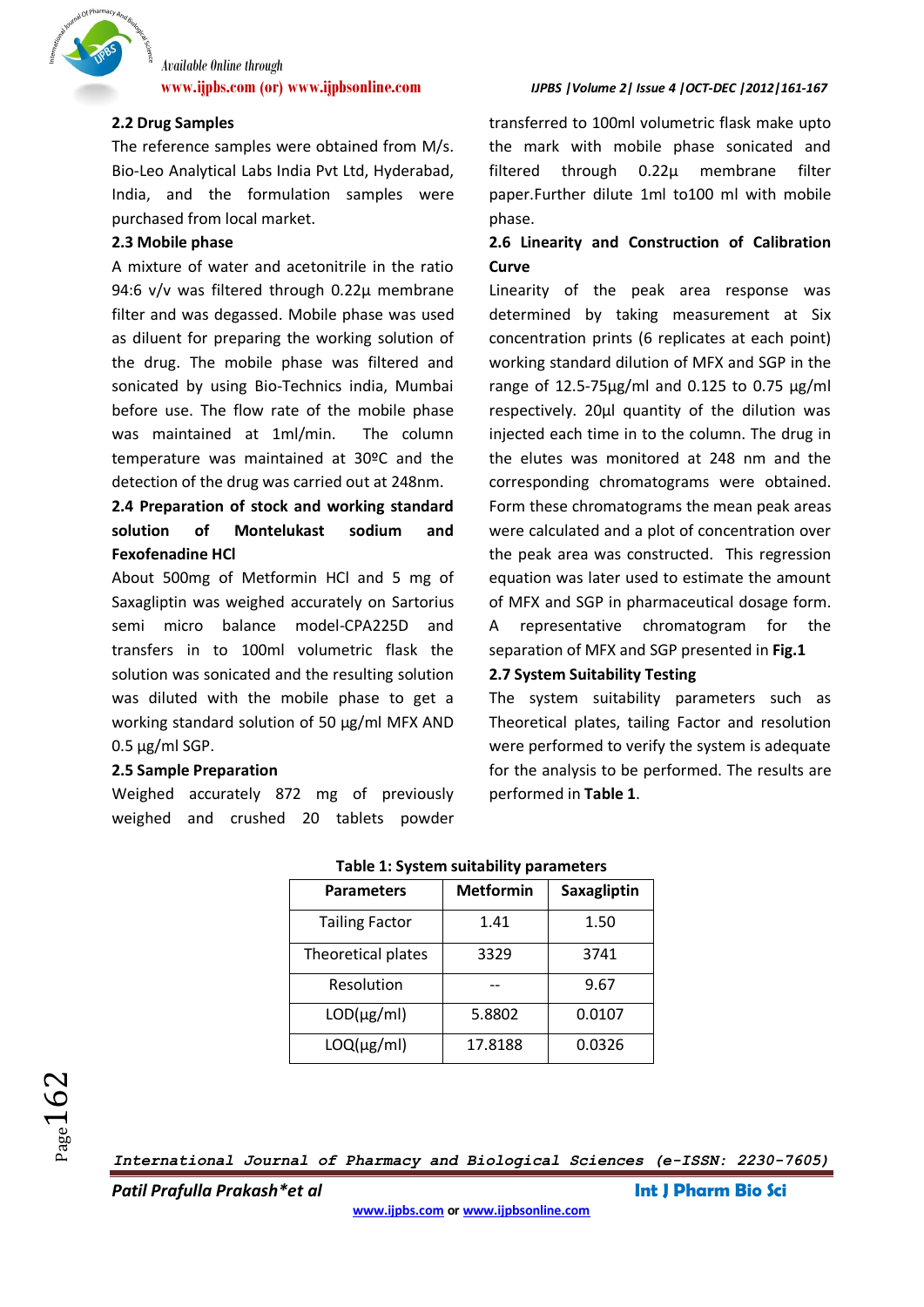Of Pharmacy



**Figure 1: Chromatogram of MFH (50mcg/ml)& SGP(0.5mcg/ml).**

#### **RESULTS AND DISCUSSION**

The present study was aimed at developing a simple economical precise and accurate HPLC method for the analysis of MFX and SGP in bulk drug and in pharmaceutical dosage form. In order to achieve optimum separation of the component peaks, mixture of acetonitrile with water in different combinations were tested as mobile phase on a  $C_{18}$  stationary phase. A mixture of phosphate buffer pH 6.8 : acetonitrile in a proportion of 94:6 v/v was selected as the chromatographic peaks were well defined and resolved with no tailing. The retention time obtained for MFX was 1.67±0.1 min and for MKS was 4.1±0.1min. Each of the samples was injected Six times and the Sample retention times were observed in all cases. The peak areas of MFX and SGP were reproducible as indicated by low coefficient of variation. A good linear relationship ( $r^2$  = 0.999) was observed for MFX

and  $(r^2=0.999)$  was observed for SGP. The regression concentration and areas are given in **Table 2**. And the regression characters are given in **Figure 2&3**. When test solutions were analysed by the proposed method for finding out intra and inter-day variation, low co-efficient of variation was observed. The absence of additional peaks indicated non-interference of common excipients used in the tablets.

High recovery values obtained from the different dosage form by the proposed method indicates the method is accurate. The drug content in tablets was quantified using the proposed analytical method are given in **Table 3**.

The deliberate changes in the method have not much affected the peak tailing, Theoretical plates and the percent assay. This indicated the robustness of the method. The robustness study results are presented in **Table 4**. The lowest value of LOD and LOQ as obtained by the proposed method by calculated using

*International Journal of Pharmacy and Biological Sciences (e-ISSN: 2230-7605)*

*Patil Prafulla Prakash\*et al* **Int J Pharm Bio Sci**

 $_{\rm Page}$ 163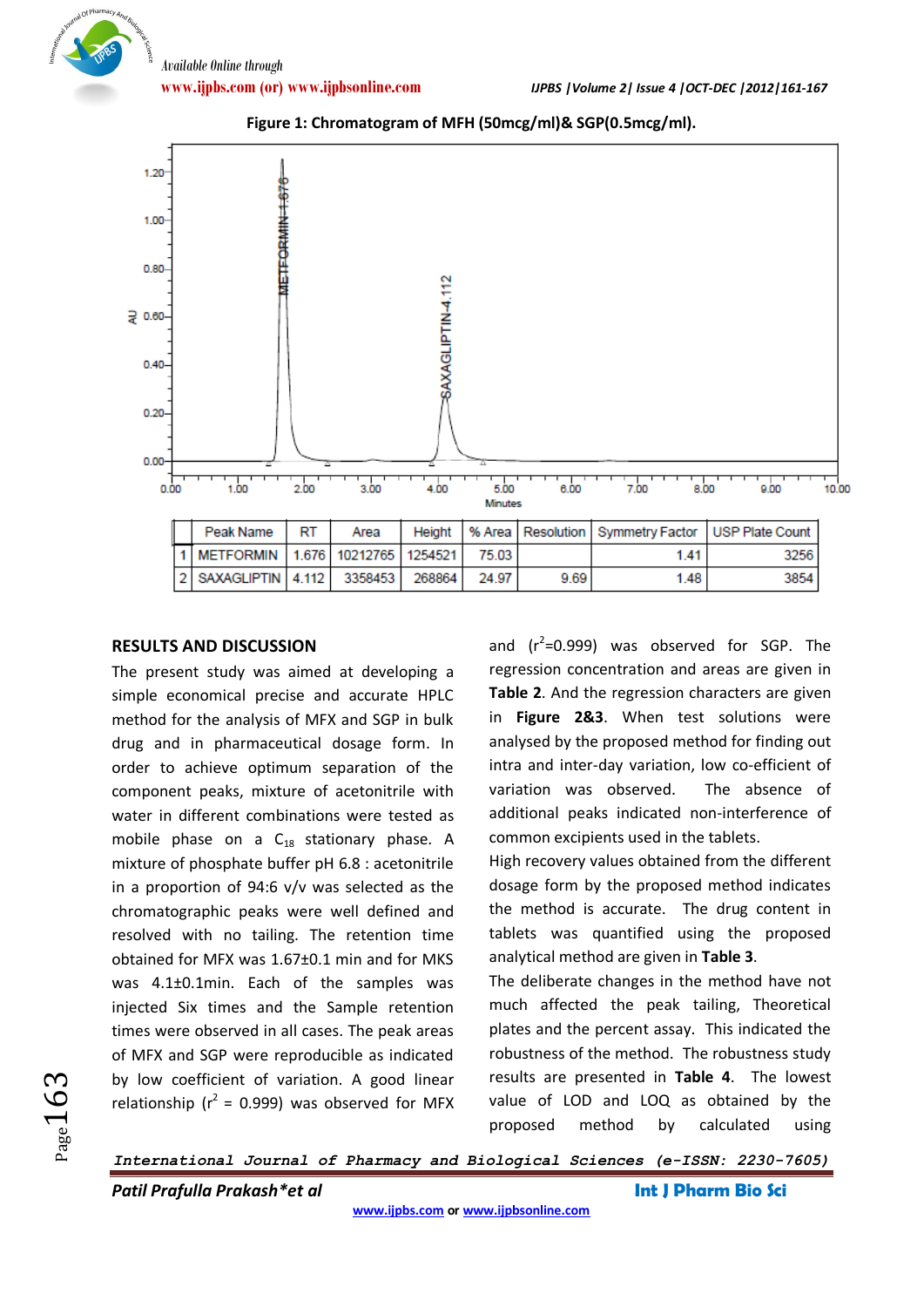

3.3xstdev/slope for LOD and 10xstdev/slpoe for LOQ. The standard solution of the drug was stable up to 24 hrs as the difference in percent assay during the above period is within limit system suitability parameters were studied with six replicates standard solution of the drug and the calculated parameters are within the acceptance criteria. The tailing factor and the number theoretical plate are in the acceptable limits.

The system precision was established by six replicate injections of the standard solution containing analytes of interest. The values of relative standard deviation were found within the limit, indicating the injection repeatability of the method. The method precision was established by carrying out the analyte six times using the proposed method. The relative standard deviation was found within the limit, indicating the injection repeatability of the method. The results were presented in **Table 5&6**.

The diluted preparations of marketed tablets were injected in duplicate and the results were calculated and presented in **Table 7**.

The specificity of the HPLC method was determined by the complete separation of MFX and SGP. When it was subjected to forced degradation as per ICH guidelines which was carried out with 0.1N HCL, 0.1N NaOH and Heat degradation at 105<sup>º</sup> C. The method does not permit detection of degradation product for MFX and SGP.

Hence it can be concluded that the proposed HPLC method is simple economical sensitive and reproducible for the analysis of Metformin Hcl and Saxagliptin in pharmaceutical dosage form.

| <b>Fexofenadine HCI</b> |                  | <b>Montelukast Sodium</b> |                  |  |
|-------------------------|------------------|---------------------------|------------------|--|
| Conc<br>(mcg/ml)        | <b>Mean Area</b> | Conc<br>(mcg/ml)          | <b>Mean Area</b> |  |
| 12.5                    | 2511450          | 0.125                     | 821977           |  |
| 25.0                    | 5117952          | 0.25                      | 1704973          |  |
| 37.5                    | 7677954          | 0.375                     | 2560352          |  |
| 50.0                    | 10161139         | 0.5                       | 3342924          |  |
| 62.5                    | 12667974         | 0.625                     | 4183569          |  |
| 75.0                    | 15055516         | 0.75                      | 5008839          |  |

**Table 2: Calibration data of the proposed method**

**Table 3: Accuracy data (Triplicate values at 50,100 &150 percent levels)**

|                  | Amount taken<br>$(\mu$ g) | <b>Amount found</b><br>$(\mu$ g)                                                                                                                                                                                                                                                                           | <b>Percent Recovery</b> | Percentage of<br>mean recovery |
|------------------|---------------------------|------------------------------------------------------------------------------------------------------------------------------------------------------------------------------------------------------------------------------------------------------------------------------------------------------------|-------------------------|--------------------------------|
|                  | 50                        | 50.30                                                                                                                                                                                                                                                                                                      | 100.61                  | 100.61                         |
| <b>Metformin</b> | 100                       | 99.75                                                                                                                                                                                                                                                                                                      | 99.75                   | 99.75                          |
|                  | 150                       | 149.22                                                                                                                                                                                                                                                                                                     | 99.48                   | 99.48                          |
|                  | 50                        | 50.19                                                                                                                                                                                                                                                                                                      | 100.37                  | 100.37                         |
| Saxagliptin      | 100                       | 99.94                                                                                                                                                                                                                                                                                                      | 99.94                   | 99.94                          |
|                  | 150                       | 149.69                                                                                                                                                                                                                                                                                                     | 99.79                   | 99.79                          |
|                  |                           | $\frac{1}{2}$ and $\frac{1}{2}$ and $\frac{1}{2}$ and $\frac{1}{2}$ and $\frac{1}{2}$ and $\frac{1}{2}$ and $\frac{1}{2}$ and $\frac{1}{2}$ and $\frac{1}{2}$ and $\frac{1}{2}$ and $\frac{1}{2}$ and $\frac{1}{2}$ and $\frac{1}{2}$ and $\frac{1}{2}$ and $\frac{1}{2}$ and $\frac{1}{2}$ a<br>$\bullet$ | . .                     |                                |

**\*Each value is a mean of three readings**

*Patil Prafulla Prakash\*et al* **Int J Pharm Bio Sci**

 $_{\rm Page}164$ 

*International Journal of Pharmacy and Biological Sciences (e-ISSN: 2230-7605)*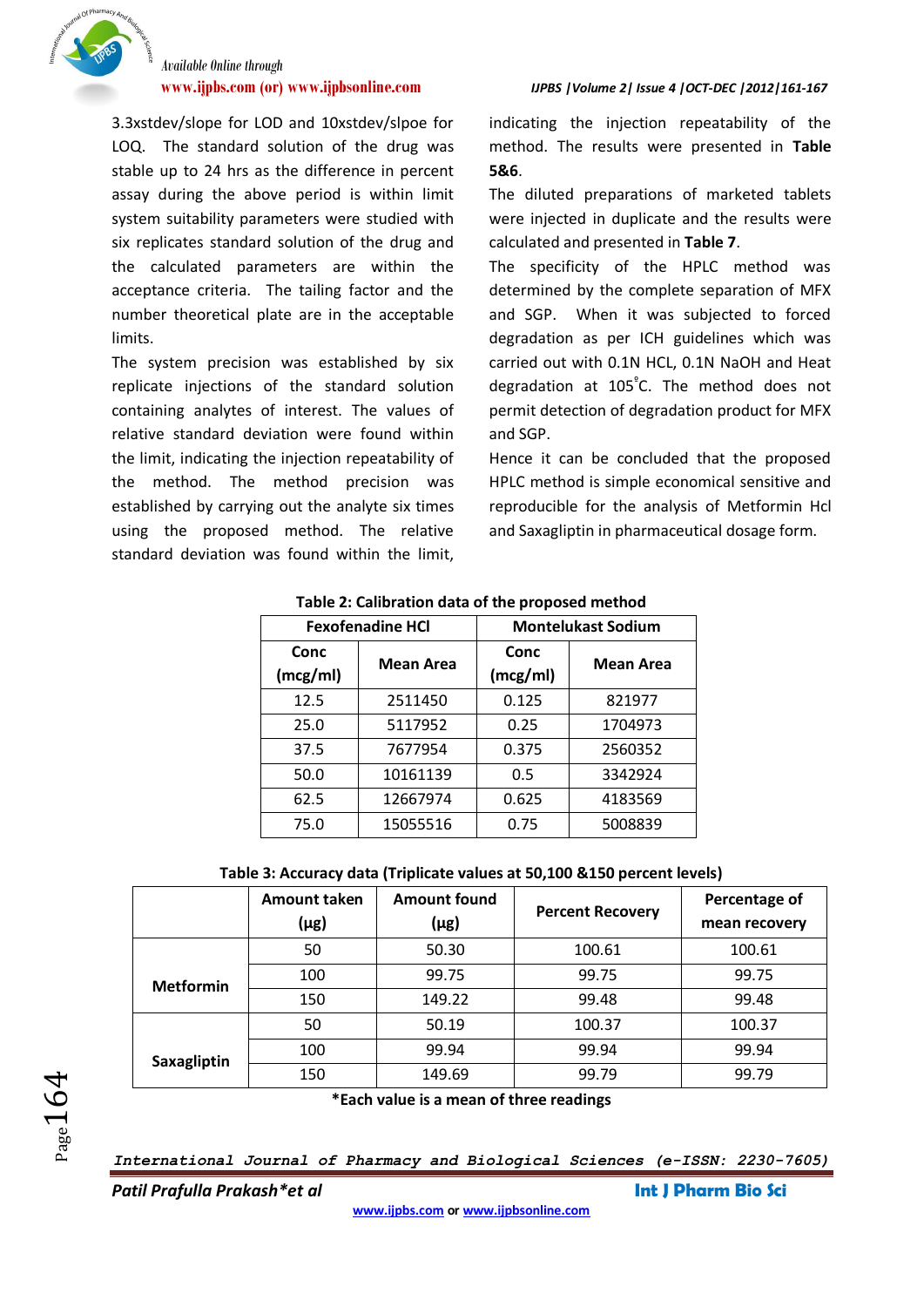

|             |                                      | <b>Chromatographic parameters</b> |          |               |                              |                  |
|-------------|--------------------------------------|-----------------------------------|----------|---------------|------------------------------|------------------|
| Drug name   | <b>Variations</b>                    | <b>Retention</b><br>time          | Area     | <b>Height</b> | <b>Theoretical</b><br>plates | <b>Asymmetry</b> |
|             | Buffer change $±2.5%$                |                                   |          |               |                              |                  |
|             | 91.65% v/v                           | 2.00                              | 10695948 | 1329058       | 3392                         | 1.23             |
|             | 94.0%v/v                             | 1.677                             | 10198692 | 1256731       | 3329                         | 1.41             |
|             | 96.35% v/v                           | 1.413                             | 10165789 | 1341202       | 3256                         | 1.41             |
|             | Change in flow rate at<br>±0.1ml/min |                                   |          |               |                              |                  |
| Metformin   | 1.flow rate at 0.90ml/min            | 1.851                             | 11354681 | 1296739       | 3146                         | 1.42             |
|             | 2.flow rate at 1.0ml/min             | 1.677                             | 10198692 | 1256731       | 3329                         | 1.41             |
|             | 3. flow rate at 1.10ml/min           | 1.529                             | 9251842  | 1187628       | 3395                         | 1.45             |
|             | Buffer change $±2.5%$                |                                   |          |               |                              |                  |
|             | 96.35% v/v                           | 4.789                             | 3468327  | 299921        | 3413                         | 1.48             |
|             | 94.0%v/v                             | 4.112                             | 3398519  | 269096        | 3741                         | 1.50             |
|             | 91.65% v/v                           | 3.330                             | 3423289  | 278466        | 3760                         | 1.46             |
|             | Change in flow rate at               |                                   |          |               |                              |                  |
|             | ±0.05ml/min                          |                                   |          |               |                              |                  |
| Saxagliptin | 1.flow rate at 0.95ml/min            | 4.552                             | 3888918  | 269163        | 3620                         | 1.52             |
|             | 2.flow rate at 1.0ml/min             | 4.112                             | 3398519  | 269096        | 3741                         | 1.50             |
|             | 3.flow rate at 1.05ml/min            | 3.729                             | 3195243  | 255894        | 3366                         | 1.62             |

#### **Table 4: Robustness Study**

# **Table 5: Precision Study**

| <b>Metformin</b> |          | Saxagliptin |          |         |
|------------------|----------|-------------|----------|---------|
| S.No.            | RT       | Area        | RT       | Area    |
| 1                | 2.471    | 2495186     | 7.172    | 1702069 |
| $\overline{2}$   | 2.462    | 2503650     | 7.14     | 1715593 |
| 3                | 2.462    | 2503654     | 7.14     | 1715591 |
| 4                | 2.46     | 2500933     | 7.095    | 1714933 |
| 5                | 2.491    | 2512543     | 7.1      | 1720894 |
| 6                | 2.445    | 2499990     | 7.002    | 1714041 |
| avg              | 2.465167 | 2502659     | 7.108167 | 1713854 |
| stdev            | 0.015198 | 5755.24     | 0.059351 | 6256.01 |
| %RSD             | 0.62     | 0.23        | 0.83     | 0.37    |

*International Journal of Pharmacy and Biological Sciences (e-ISSN: 2230-7605)*

*Patil Prafulla Prakash\*et al* **Int J Pharm Bio Sci**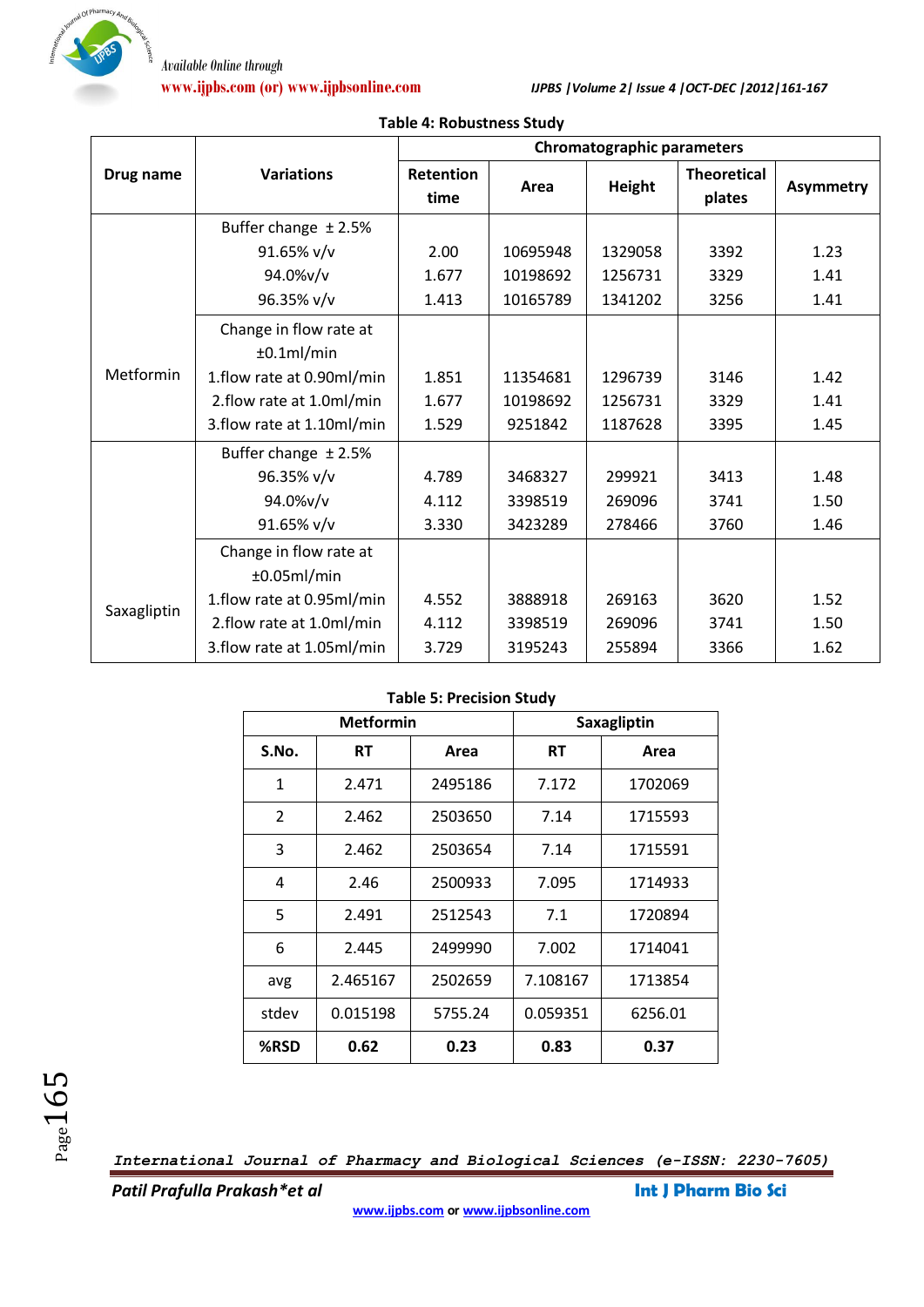

| <b>Metformin</b> |           |          | Saxagliptin       |          |
|------------------|-----------|----------|-------------------|----------|
| S.No.            | <b>RT</b> | Area     | <b>RT</b><br>Area |          |
| 1                | 1.678     | 10137662 | 4.116             | 3375005  |
| 2                | 1.677     | 10190195 | 4.114             | 3366450  |
| 3                | 1.677     | 10198692 | 4.112             | 3398519  |
| 4                | 1.675     | 10143276 | 4.113             | 3367459  |
| 5                | 1.676     | 10165345 | 4.112             | 3357621  |
| 6                | 1.677     | 10176932 | 4.112             | 3362165  |
| avg              | 1.676667  | 10168684 | 4.113167          | 3371203  |
| stdev            | 0.001033  | 24699.44 | 0.001602          | 14583.44 |
| %RSD             | 0.06      | 0.24     | 0.04              | 0.43     |

#### **Table 6: Method Precision study**

#### **Table 7: Assay Results**

| Drug        | Amount present/tablet | % of Assay |
|-------------|-----------------------|------------|
| Metformin   | 497.62 mg             | 99.52      |
| Saxagliptin | 4.983 mg              | 99.67      |

### **Figure 2: Linearity of Metformin**









*Patil Prafulla Prakash\*et al* **Int J Pharm Bio Sci**